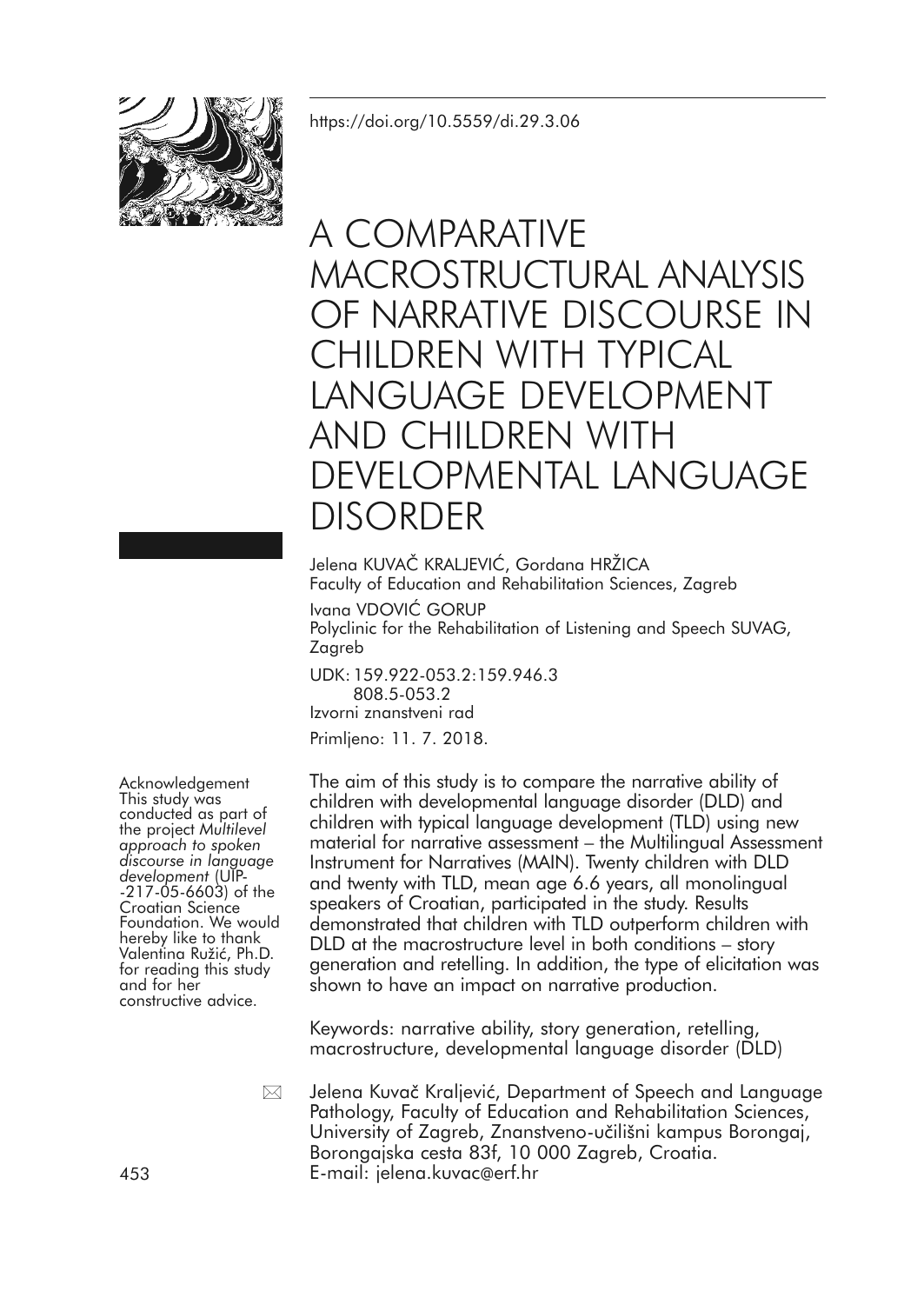## **INTRODUCTION**

Numerous scientific and professional-clinical studies emphasise the importance of narrative discourse analysis in assessing the language and communication competences of various clinical groups of children and adults (Botting, 2002; Doyles et al., 1998; Schneider, Hayward, & Dubé, 2006). Some studies openly suggest that assessing narrative competence should be an obligatory part of the diagnostic procedure in speech and language pathology (Paul, 2007) because it can offer a more comprehensive description of language than the elicitation tasks of any language test (Stockman, 1996). Because it is possible to efficiently and credibly describe the communication competence of a speaker, narration as a scientific and clinical tool for assessment is marked by exceptional ecological validity (Botting, 2002). This is especially important with regard to the challenges related to the recognition of children with developmental language disorders (DLD), where diagnosis can be established in cases where a child, despite typical cognitive, sensory-motor, emotional and psychological development, does not master language at the expected level with regard to his/her chronological age. Seven percent of children in the general population achieve lower scores on various language measures (Tomblin et al., 1997). The present study joins the growing body of literature aiming to describe the narrative ability of children with DLD, with a particular emphasis on narrative ability at the macrostructure level.

## **Measuring narrative performance**

Traditionally, an oral narrative is analysed on both microstructural and macrostructural levels.

The analysis of microstructure is linguistic analysis directed primarily towards lexical units, syntactic structures and cohesive links, or the three components of language: lexicon/ semantics, syntax and morphology.

|                               | Components of<br>story grammar   | Description of the components                                                                                                         |
|-------------------------------|----------------------------------|---------------------------------------------------------------------------------------------------------------------------------------|
| $\circ$<br>ರ<br>$\Omega$<br>ш | Situation                        | characters, time, space, objects, relationships between characters                                                                    |
|                               | Initiating event                 | event that drives the plot of the story, <i>i.e.</i> the problem                                                                      |
|                               | Goal                             | characters' reaction to the initiating event/problem (planning targeted<br>towards a goal)                                            |
|                               | Attempt<br>Outcome<br>Resolution | method for solving the problem<br>consequences of attempts<br>attitudes, views or physical reactions of the characters to the outcome |

**U** FIGURE 1<br>An illustration of story structure according to<br>Story grammar (Stein<br>& Glenn, 1979)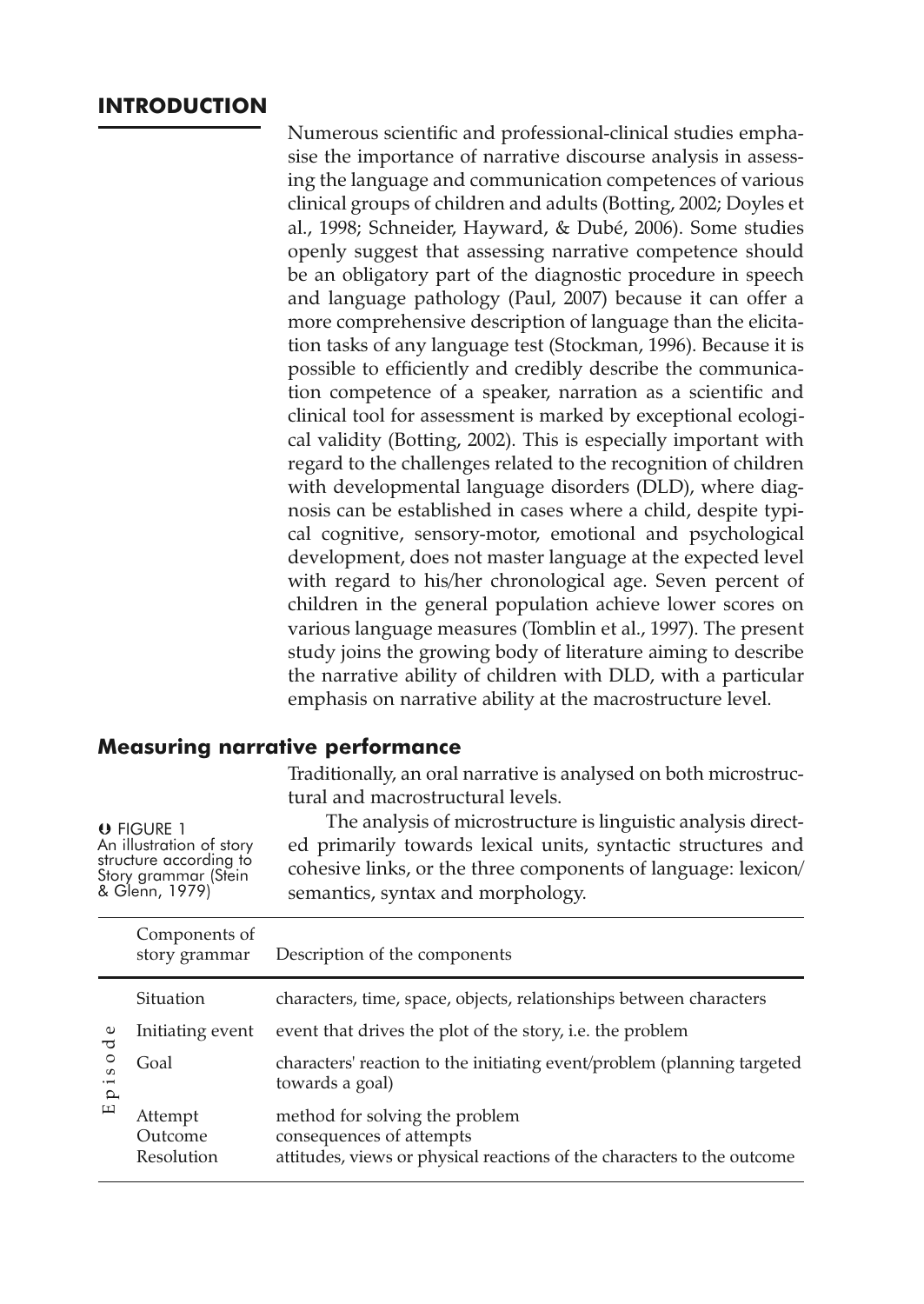KUVAČ KRALJEVIĆ, J., HRŽICA, G., VDOVIĆ GORUP, I.: A COMPARATIVE...

Macrostructure refers to the structural analysis of a narrated text. Story grammar (Stein & Glenn, 1979) is the most commonly used approach for the analysis of story structure, in which each story is made up of a number of connected components. Each component contains different information that has a particular function in the story (Schneider et al., 2006). The first component – situation – describes the spatial and temporal context of the story. It is followed by at least one episode comprised of several components – an initiating event, goal, attempt, outcome and resolution (see Figure 1). A simple story contains a situation and one episode, whereas complex stories contain a larger number of episodes. The construct of the story grammar model is a story based on knowledge about story structure (Soodla & Kikas, 2010).

## **Narrative performance on macrostructural level of children with DLD**

In a number of studies, various developmental trends in marking story structure have been confirmed (Fey, Catts, Proctor-Williams, Tomblin, & Zhang, 2004; Schneider et al., 2006; Soodla & Kikas, 2010). Children most commonly mark an initiating event, or the problem of the story, along with the characters' attempts to solve the problem and the consequences of these attempts (Soodla & Kikas, 2010). However, the use of story grammar for differentiating between different clinical groups has not proven to be a sufficiently sensitive method. A study conducted by Schneider et al. (2006) that compared storytelling based on a simple (single episode) and complex (multiple episodes) story demonstrated that, up to the age of nine, children with TLD mark more story parts in a complex story than children with DLD. For a simple story, these differences disappear by the age of seven. Using the same narration method, Soodla and Kikas (2010) found no consistent difference in marking all story structure components among 6- to 8-year-old children with typical and delayed language development. Specifically, the authors found that the presence of the situation component did not differentiate the control group from the group of children with DLD, which they argued might be explained by insufficient explicit teaching about story components in the preschool period. Using the *Multilingual Assessment Instrument for Narratives* (MAIN, Gagarina et al., 2012; Gagarina et al., 2015), Tsimpli, Peristeri, and Andreou (2016) and Boerma, Leseman, Timmermeister, Wijnen, and Blom (2016) confirmed weaker narrative abilities at the macrostructural level among monolingual children with DLD speakers of Greek and Dutch, respectively. Apart from the production of only a few story structure components, chil-455 dren with DLD demonstrated weaker narrative comprehen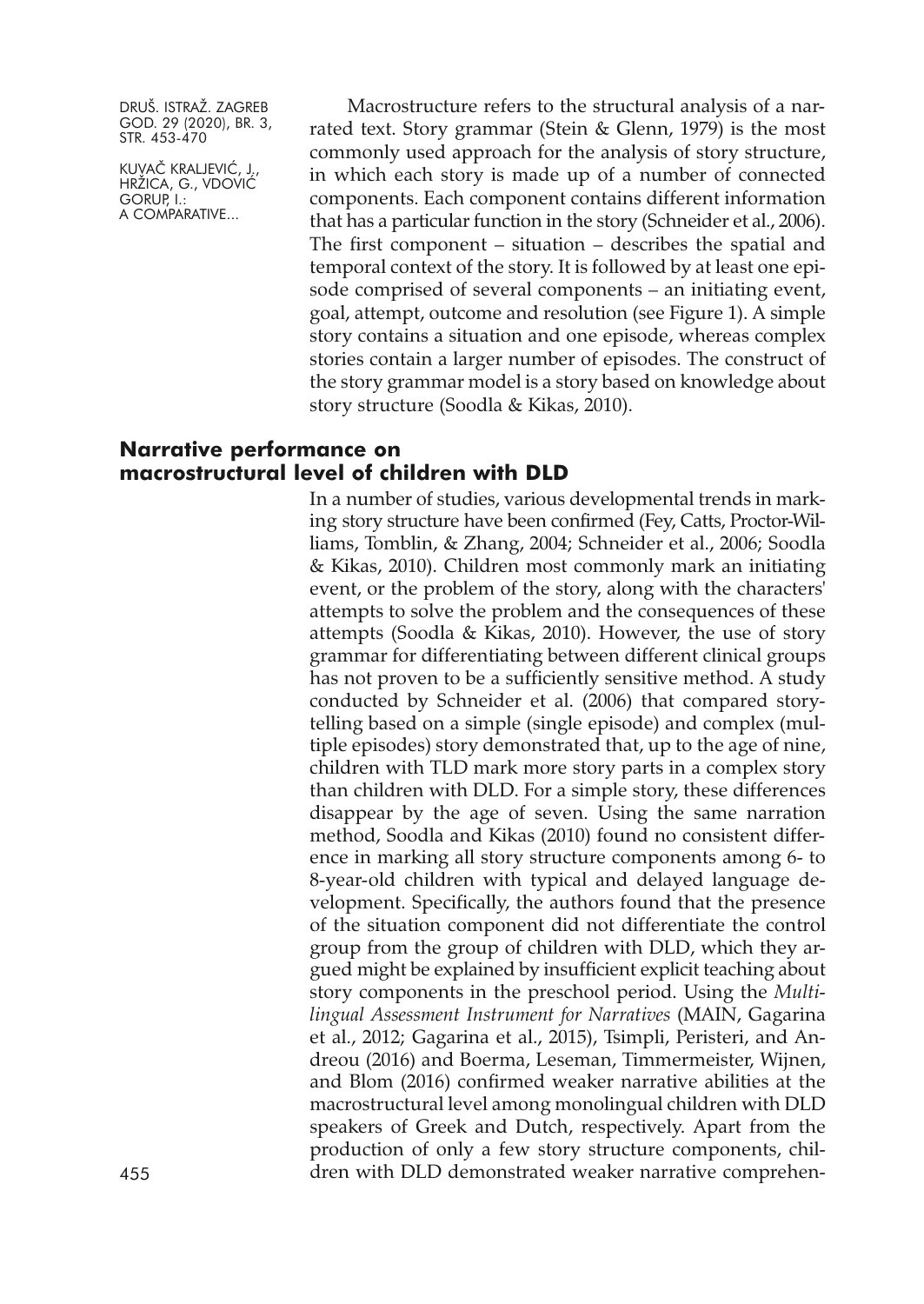sion and expressed a smaller number of internal state terms than children with TLD (Boerma et al., 2016).

#### **Story production methods and the type of elicitation**

The act of storytelling might be based on a model story or might occur in the absence of a model story. Story generation tasks involve telling a story without a previous model, in which different types of elicitation can be used. For example, a person can tell a story based on a single picture or a series of connected events illustrated within a larger number of pictures. Alternatively, the participant might be asked to finish a story started by the examiner or be requested to think up a fictional story (Westerveld, 2007).

Retelling tasks always include a model. For example, the participant first hears someone telling a story and is asked to repeat it. Retelling tasks can be spontaneous or direct. In spontaneous tasks, the participant is required to retell a familiar story (for example, *Little Red Riding Hood*). In this case, the version of the story to which the participant was previously exposed serves as a model. Direct tasks include a structured model of a story unknown to the participant. This model can be presented in audio format or in both audio and visual formats. In the case of audio-visual presentation, the participant has additional support in the form of visual elicitation.

In cases where narrative assessment is based on a model, the examiner needs to take into consideration a number of variables that can affect the participant's performance. This includes the acquaintance of the participant with the information provided by the model, the number of exposures to the model of the story, contextual elicitation (for example, pictorial material), language complexity and length of the model (Westerveld, 2007). The importance of controlling testing conditions is highlighted by research demonstrating differences in narration when the story is presented only visually, only in audio format, or both visually and in audio format (Schneider & Dubé, 2005).

According to Liles (1993), story generation is a more demanding skill than story retelling because the narrator does not have the support of previously presented script and, as such, must rely on his/her linguistic knowledge during story production. Examining this claim in a clinical context is particularly interesting, where data of children with poor language skills can be analysed.

During narration, children must shift from the contextualised use of language in which the interlocutor is familiar with the communication situation to the decontextualised use of language in which the interlocutor is completely or largely unfamiliar with the content being transmitted (Curenton & 456 Justice, 2004; Pellegrini, 1985). Decontextualised language de-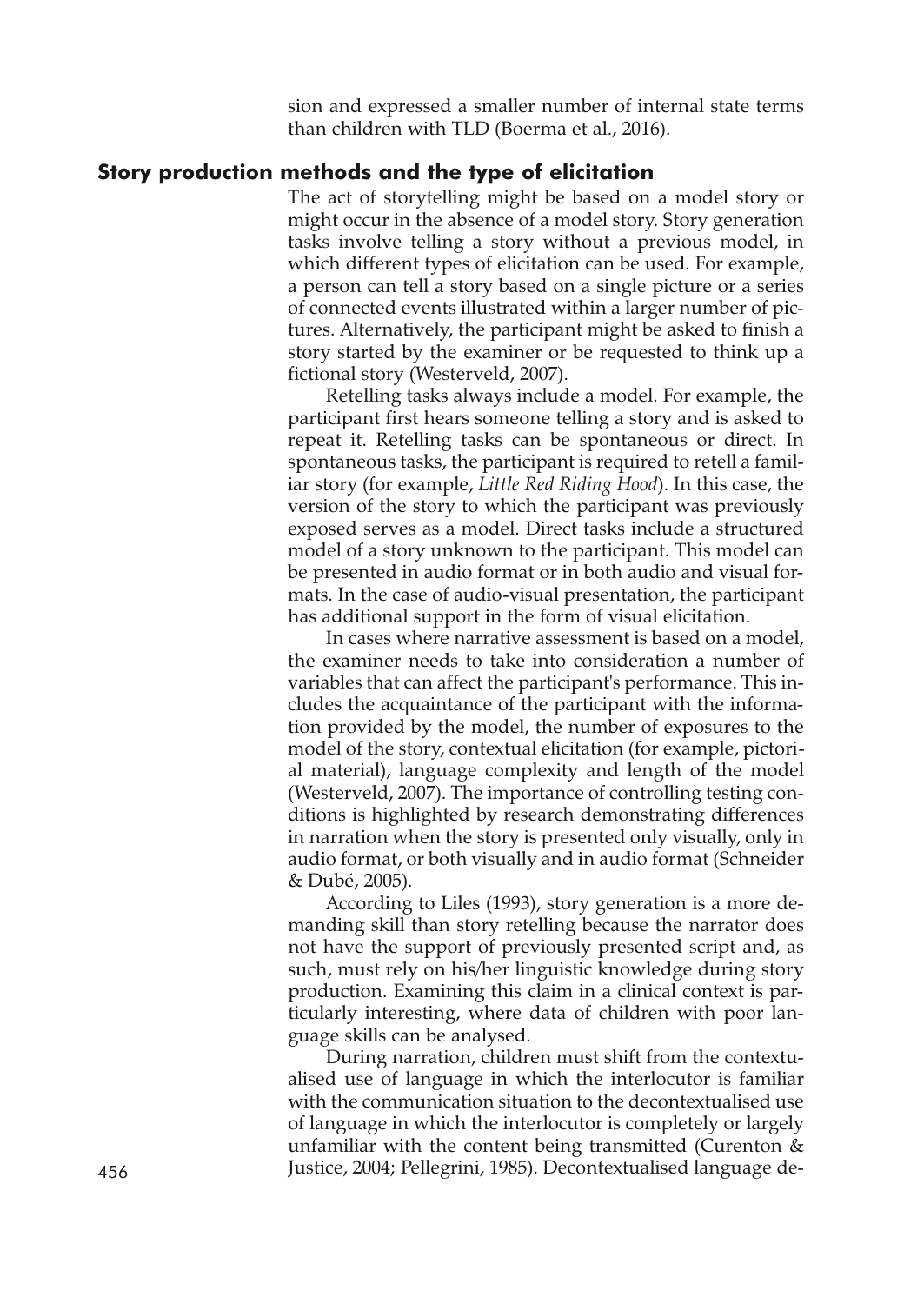KUVAČ KRALJEVIĆ, J., HRŽICA, G., VDOVIĆ GORUP, I.: A COMPARATIVE...

mands a higher level of language processing in order to express abstract concepts and events with the use of special language elements (for example, different conjunctions and words describing internal states) (Gardner-Neblett, Pungello, & Iruka, 2012). Certainly, context sharing also has an influence on narrative performance as well. Shared and unshared contexts refer to the conditions of the listener. A shared context implies the listener's familiarity with the content of what is being told or retold. In contrast, an unshared context simulates an assessment in which the participant is convinced that the listener/examiner is not at all familiar with the told content and that the participant's task is to introduce it to him/her. In light of its potential effect on the interpretation and possible comparison of results, the methodological diversity in assessing narrative competence described above must be taken into careful consideration.

#### **THE PRESENT STUDY**

Story generation and retelling are valuable sources of information about the participant's ability to narrate. However, given that they represent two different modes of assessing narrative discourse, they offer differing insight into the participant's ability for structural and linguistic story production.

The general aim of this study is to examine narrative performance at the macrostructural level among children with DLD. The specific aims of the study are a) to investigate whether children with DLD differ in narrative ability from children with TLD at the macrostructural level and b) to examine whether success in the production of story components differs between two differently elicited forms of discourse – story generation and retelling – among children with DLD and children with TLD.

We expect that children with TLD will be more successful in the production of story components than children with DLD on both variables, with a more pronounced difference expected for the story production variable. Based on the characteristics of language functioning among children with DLD, we also expect that the influence of elicitation type in this group of participants will be demonstrated through the more successful production of story components in the retelling condition than in the story production condition.

#### **METHOD**

#### **Participants**

A total of 40 participants were included in the present study. The experimental group included 20 children with DLD while the control group included 20 participants with typical lan-457 guage development. Basic data for the sample are presented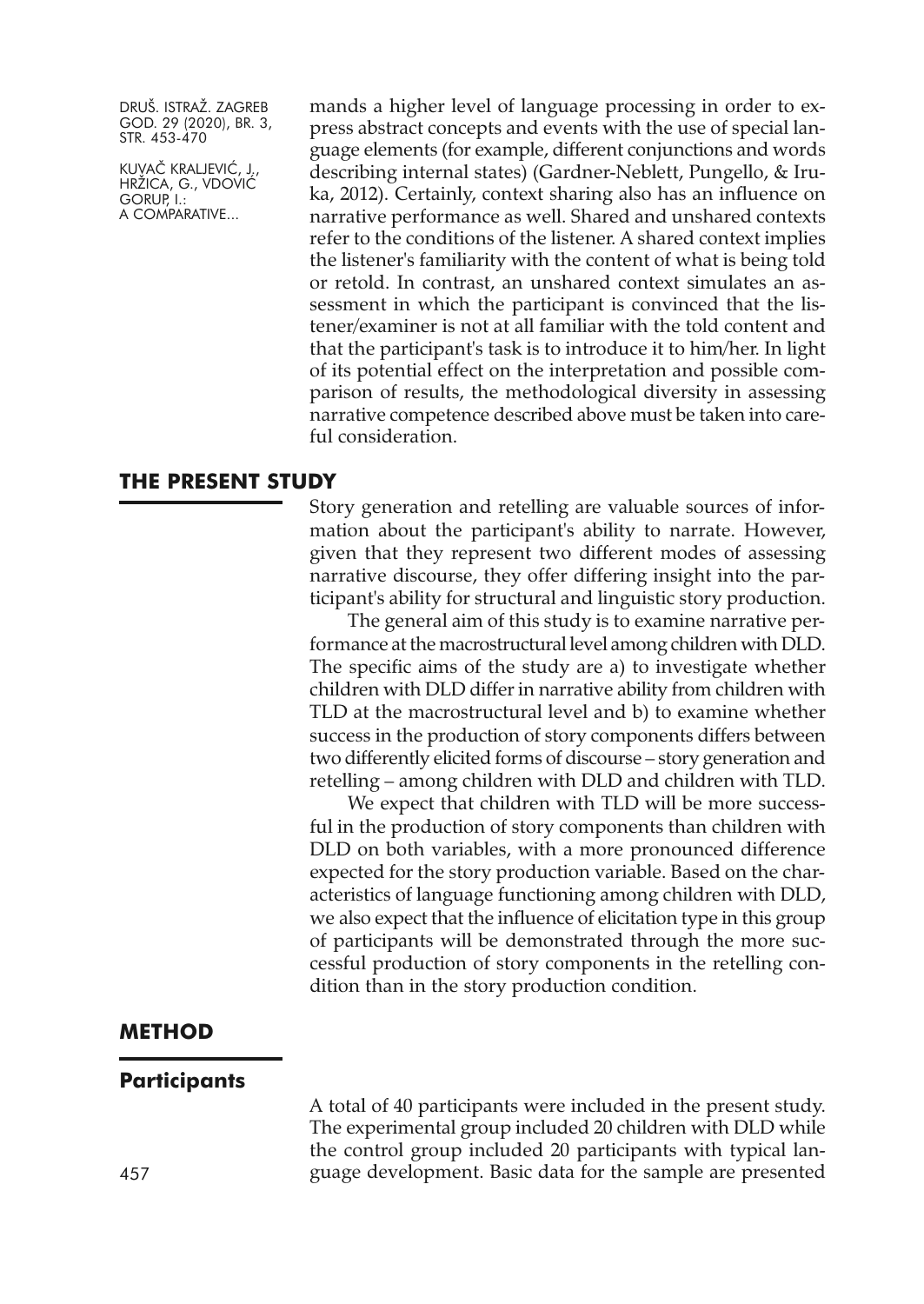KUVAČ KRALJEVIĆ, J., HRŽICA, G., VDOVIĆ GORUP, I.: A COMPARATIVE...

in Table 1, where it is evident that participants from the experimental and control groups are matched in terms of the independent variables of gender, age and participation in a pedagogical educational institution. There are no significant differences in chronological age between the two groups ( $p = 0.720$ ).

Participants from the experimental group were chosen based on a speech and language pathologist's diagnostic report from two institutions in which the participants were undergoing language therapy: the Phoniatric Centre of the University Hospital Centre Rebro and the Laboratory for Psycholinguistic Research at the Faculty of Education and Rehabilitation Sciences, University of Zagreb. Apart from the criterion that the child was undergoing language therapy, it was also necessary that the child's diagnostic report clearly listed objective inclusion criteria for the diagnosis of developmental language disorder (F80.2), defined according to The Diagnostic and Statistical Manual of Mental Disorders (DSM- -V) (APA, 2014). The exclusion criteria for establishing this diagnosis are the presence of a cognitive disability and/or hearing impairment. Both criteria are confirmed as typical during diagnostic procedures included in psychological and audiological assessment.

|                                |              |           | כו וכ          |
|--------------------------------|--------------|-----------|----------------|
| Gender                         | M<br>F       | 13<br>7   | 13             |
| Pedagogical educational status | Kindergarten | 16        | 16             |
|                                | School       | 4         | $\overline{4}$ |
| Age (in months)                | Range        | $66 - 90$ | $66 - 90$      |
|                                | M(SD)        | 78(7.0)   | 77(6.9)        |

With the permission of all participating institutions and parental consent, testing was conducted in the cities of Zagreb and Pregrada in four preschool institutions (Kindergarten Cvrčak, Kindergarten Siget, Kindergarten Zapruđe and Kindergarten Naša radost) and one elementary school (Gustav Krklec). Children in the control group were recruited on the basis of records kept by school psychologists as part of the routine monitoring of student academic performance. All participants were monolingual Croatian language speakers.

#### **Instruments**

Story sampling was carried out using the Croatian version (Hržica & Kuvač Kraljević, 2012) of the *Multilingual Assessment Instrument for Narratives* (MAIN; Gagarina et al., 2012; Gagarina et al., 2015). Assessment material was developed by 458 the multilingual working group *Narrative and Discourse* with-

 $\supset$  TABLE 1 Basic data about the participants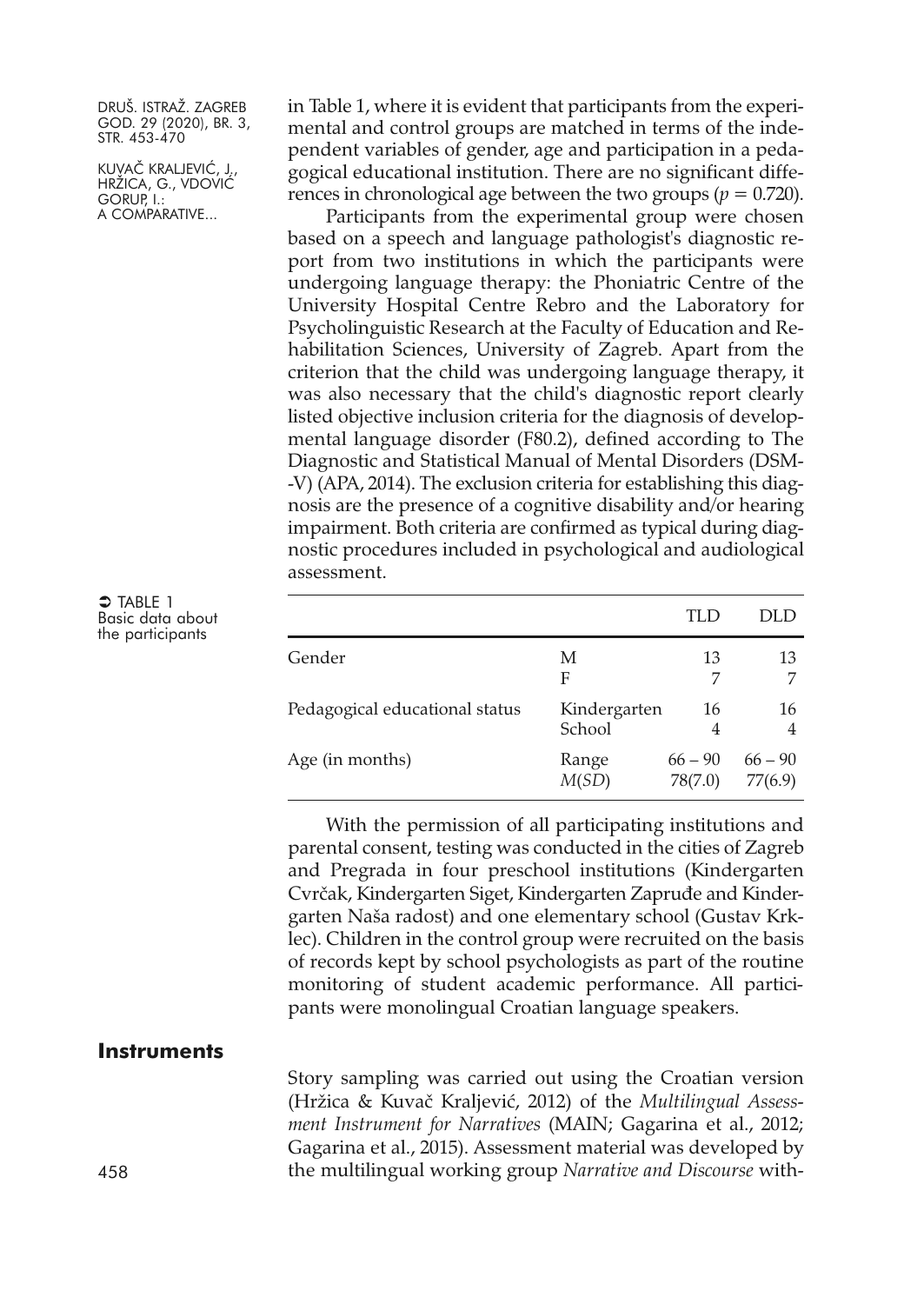KUVAČ KRALJEVIĆ, J., HRŽICA, G., VDOVIĆ GORUP, I.: A COMPARATIVE...

in the project *Language Impairment in a Multilingual Society* (BI- -SLI COST ISO804; https://www.bi-sli.org), conducted from 2009 to 2013. MAIN is part of LITMUS – Language Impairment Testing in Multilingual Settings – a battery of tests that have been developed in connection with the same COST Action. It can be used to assess narrative comprehension and production of children between 3 and 10 years of age. It has been translated into 30 typologically different languages spoken in different cultural contexts. During its construction, MAIN was piloted on several occasions in a larger number of languages with more than 550 participants (Gagarina et al., 2012).

Test material consisted of four stories divided into four sets of pictures presented on a computer screen, which differs from the preferred paper-format procedure prescribed in the MAIN manual (Gagarina et al., 2012, 2015). The first two sets of stories, each consisting of six pictures, were used to examine story generation ("Baby Birds" and "Baby Goats").

The second two sets of stories, each consisting of six pictures, were used to examine retelling ("Dog" and "Cat"). Two narrative texts were also audio recorded for the purpose of examining retelling.

Each of the four stories consisted of a situation and three episodes, where each episode consisted of five structural components: initiating event, goal, attempt, outcome and internal state as reaction. Controlling the structural complexity of the story enables the analysis of the story on a macrostructural level, regardless of the type of elicitation.

#### **Procedure**

Each participant was presented with one story to tell and one story to retell (set A: *Baby Birds* and *Dog* or set B: *Baby Goats* and *Cat*). This procedure is justified given that the stories for story generation and retelling were uniform in all segments (number of episodes, number of target sentences, number and type of target expressions for labelling internal states, word frequency and grammatical structures elicited by pictures).

Testing was conducted on a computer using two presentations (set A and set B). Each presentation was seventeen pages in length and consisted of one story to generate and one story to retell. The first seven pages were used to sample story generation and the remaining 10 pages were used to sample retelling.

On the first page, participants were presented with a choice of four differently coloured circles. The purpose of this task was to make the participant believe that he/she could choose a story. However, the participant would be presented with the same story regardless of the circle chosen. Following 459 this introductory page, a blank page was presented, which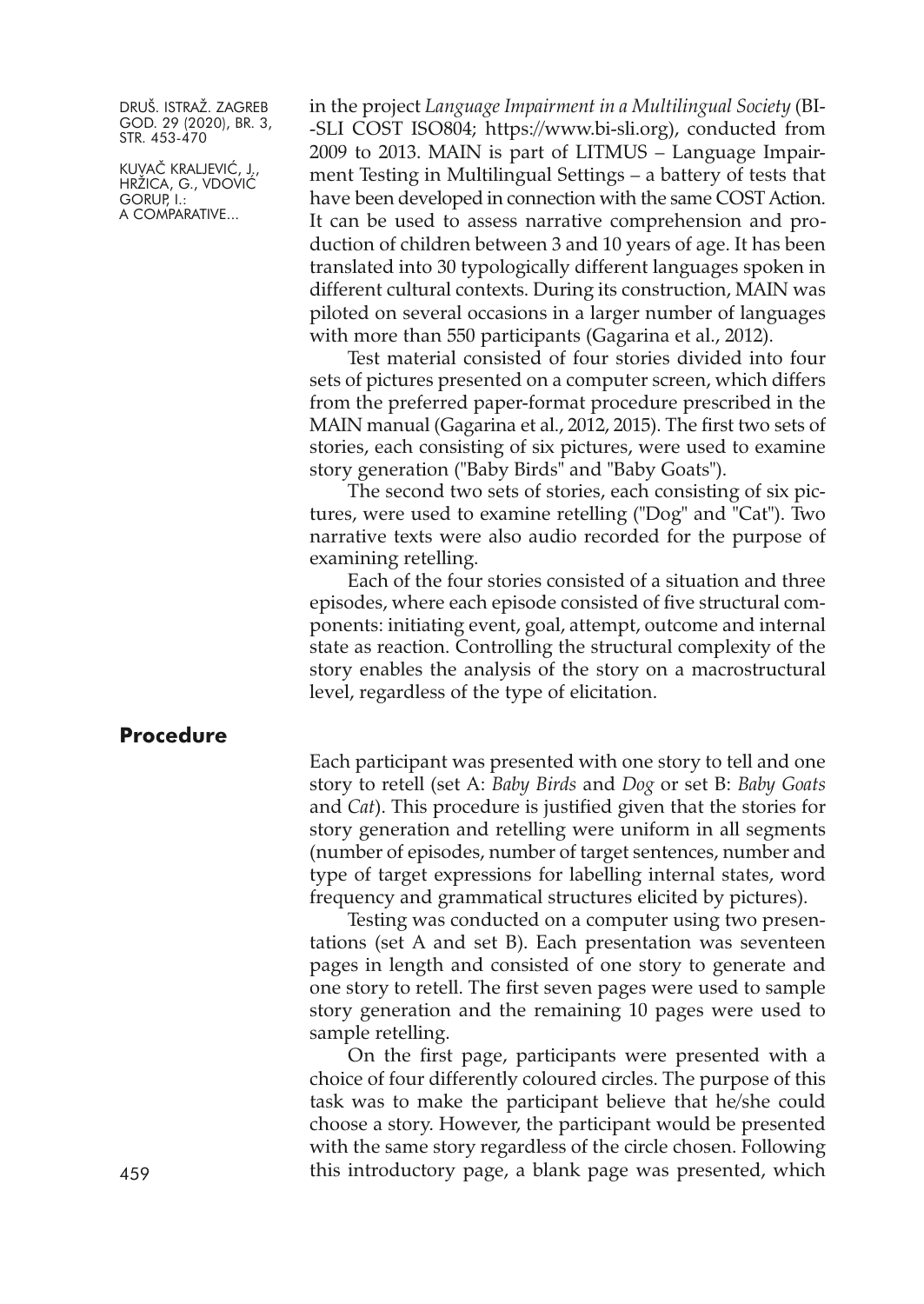KUVAČ KRALJEVIĆ, J., HRŽICA, G., VDOVIĆ GORUP, I.: A COMPARATIVE...

served as an opportunity for the examiner to clarify to the child the manner in which the story would be presented. The third page consisted of the whole set of six pictures for the story generation task, while the following three pages each consisted of two enlarged pictures from the set. After viewing the whole story on the third page, the participant was asked to tell the story by looking at two pictures at a time (pages 4- -6). The seventh page was again blank, marking the boundary between the story generation and retelling tasks. This was followed by another page with four differently coloured circles, where participants were again made to believe that they would choose a story to listen to and retell. The ninth page was blank, which gave the examiner sufficient time to put headphones on the participant's ears. The following four pages were set to change automatically, where pictures were followed by the corresponding segments of the told text recordings. On the first of these four pages, the complete set of six pictures was presented. Here, the participant heard the title of the story (*Dog* or *Cat*). The following three pages were then presented one after the other, where each page consisted of two enlarged pictures from the set. Following presentation of each set of two pictures, the child listened to the corresponding audio files of the story. A blank page was presented following completion of the entire picture set, thus providing additional visual information to the participant that the story had ended and that it was time for him/her to retell the recently heard and seen story. A single mouse click opened page 15, which presented the first two pictures from the same set. Using these pictures, the participant started to retell the story. This was followed by two pages that each presented the subsequent two pictures in the story retelling set. Upon presentation of the final page, the task was completed.

In view of the results of previous studies examining the story generation and retelling abilities of children and adolescents with DLD and adolescents with TLD (van der Lely, 1997; Wetherell, Botting, & Conti-Ramsden, 2007), a testing procedure was used that offered the participant the illusory possibility that he/she could choose a story. This procedure created the condition of an unshared context in which the participant was convinced that the examiner does not know which story will be presented nor the content of the stories. This condition was further enhanced using situational limitations, where the examiner sat behind the screen so that he/she could not see the screen and the recording of the story was played to the participant through headphones. This procedure ensured a higher level of comprehensive storytelling because it includes language decontextualisation and min-460 imises the possibility of simply describing the pictures or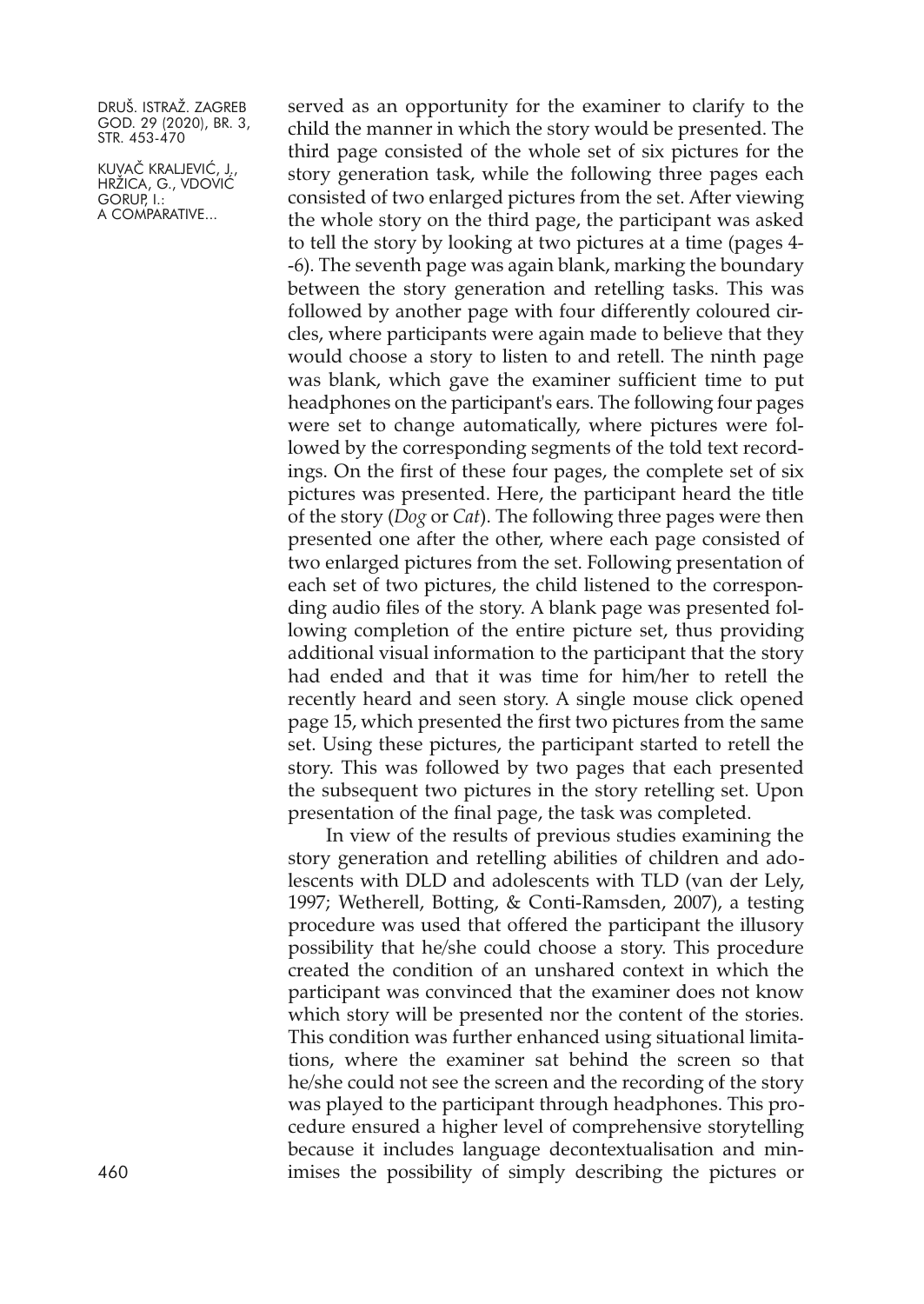KUVAČ KRALJEVIĆ, J., HRŽICA, G., VDOVIĆ GORUP, I.: A COMPARATIVE...

skipping self-explanatory parts due to a common contextual field between the examiner and participant.

During testing, the examiner was not allowed to give prompting questions that could affect the content and structure of the participant's performance in the story generation process. Each participant produced two stories that were recorded and subsequently transcribed, i.e. transcriptions of children's stories were made on the basis of audio files.

All stories produced by the participants were recorded and transcribed using the Codes for Human Analysis of Transcripts (CHAT) and the Computerised Language Analysis (CLAN) programme. The CHAT and CLAN are both parts of the Child Language Data Exchange System (CHILDES; MacWhinney, 2000). Transcription and coding were carried out by a monolingual speaker of Croatian with previous training in language research methodology who had undergone special training for coding. Written instructions for coding were also provided and transcripts were additionally verified by two experienced researchers. All transcripts successfully passed the CHECK function in the CLAN program. In each group of language samples, five samples (25%) were randomly selected and re-transcribed by an independent transcriber who also had undergone previous training. Word-by-word transcription for each of the samples indicated at least 92% agreement with the corresponding original.

Transcripts were used for evaluating story structure. All stories produced by children were analysed using the scoring protocol for analysis at a macrolevel, which was developed and provided with the test materials. The scoring sheet developed for use with MAIN contains a list of structural components for situation and for each episode, as well as examples of each component. If a transcript contains utterances in which the relevant information is provided, scores are awarded. Each story consisted of a situation and 3 episodes and each episode was made up of 5 structural components: initiating event, goal, attempt, outcome, reaction. To mark the situation at the beginning of the story, i.e. for determining the time and place of the event, the participant can score a maximum of 2 points for situation (i.e. only 1 point if the child marked only one out of the two situational elements). Furthermore, each component of each individual episode (initial event, goal, attempt, outcome, reaction) is worth 1 point. As such, the maximum total score a participant can achieve on one story is 17. Following an initial meeting during which certain components not clearly stated in the MAIN manual were discussed (e.g., how to score for several structural components of the story within the same sentence), scoring was car-461 ried out independently by three researchers experienced in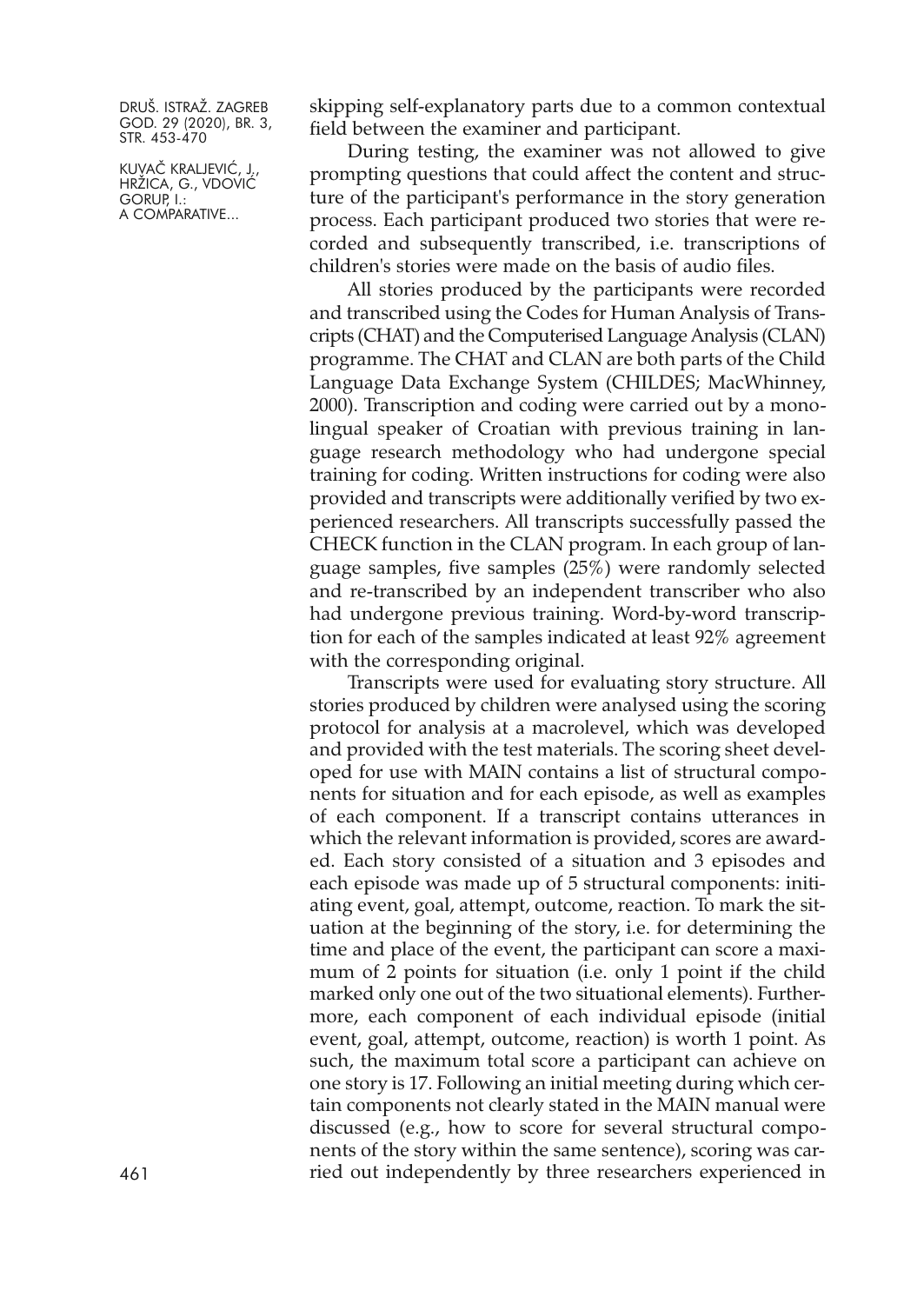using MAIN. A comparison of the scoring results established high inter-rater reliability (greater than 90% for the three raters).

### **RESULTS**

The normality of the distribution for both story generation and retelling variables was tested using the Kolmogorov-Smirnov test, which indicated that the distribution for the story generation variable deviates significantly from normal  $(Z = 0.216$ ,  $df = 40$ ,  $p = 0.000$ . However, both symmetry (S = -0.128) and kurtosis ( $K = -0.225$ ), as additional parameters of normality, do not deviate from the normal distribution. For the retelling variable, the distribution does not deviate from normal  $(Z = 0.130)$ ,  $df = 40$ ,  $p = 0.086$ ), nor do additional distribution parameters  $(S = -0.128$  and  $K = -0.328$ ).

Table 2 presents the arithmetic means and standard deviations for story structure in the story generation and retelling conditions for the experimental (children with DLD) and control (children with TLD) groups.

|                  | Group      | N  | Min | Max | M    | SD.  |
|------------------|------------|----|-----|-----|------|------|
| Story generation | <b>TLD</b> | 20 | b.  | 11  | 7.95 | 2.23 |
|                  | DLD        | 20 |     | 9   | 5.95 | 2.03 |
| Retelling        | TLD        | 20 | 5   | 11  | 8.80 | 1.57 |
|                  | DLD.       | 20 | 4   | 11  | 7.25 | 1.97 |

An analysis of variance (ANOVA) was used in order to determine whether production of story structure components in the story generation and retelling conditions differs among children with DLD and children with TLD. An ANOVA was also used to examine the possible mediating influence of the method of story production (i.e. elicitation type), in which a 2 (groups of participants: TLD and DLD) x 2 (type of elicitation: story generation and retelling) model was applied. The dependant variable was success in production of story structure components.

The results indicate that there is a significant main effect of group  $[F(1, 38) = 12.004, p = 0.001]$  and a significant main effect of elicitation type  $(F(1) = 9.209, p = 0.004)$ . However, the interaction between elicitation type and group  $(F(1) = 0.403)$ ,  $p = 0.529$  is not significant.

Average values on both variables are lower for participants with DLD than for participants with TLD. In addition, both groups of participants demonstrate better results in the retelling than in the story generation condition (Figure 2).

The demonstrated difference between participant groups 462 in successful production of story structure components in

 $\bigcirc$  TABLE 2 Arithmetic means and<br>standard deviations<br>for the story structure<br>variable in story<br>generation and retelling conditions for<br>children with DLD and<br>children with TLD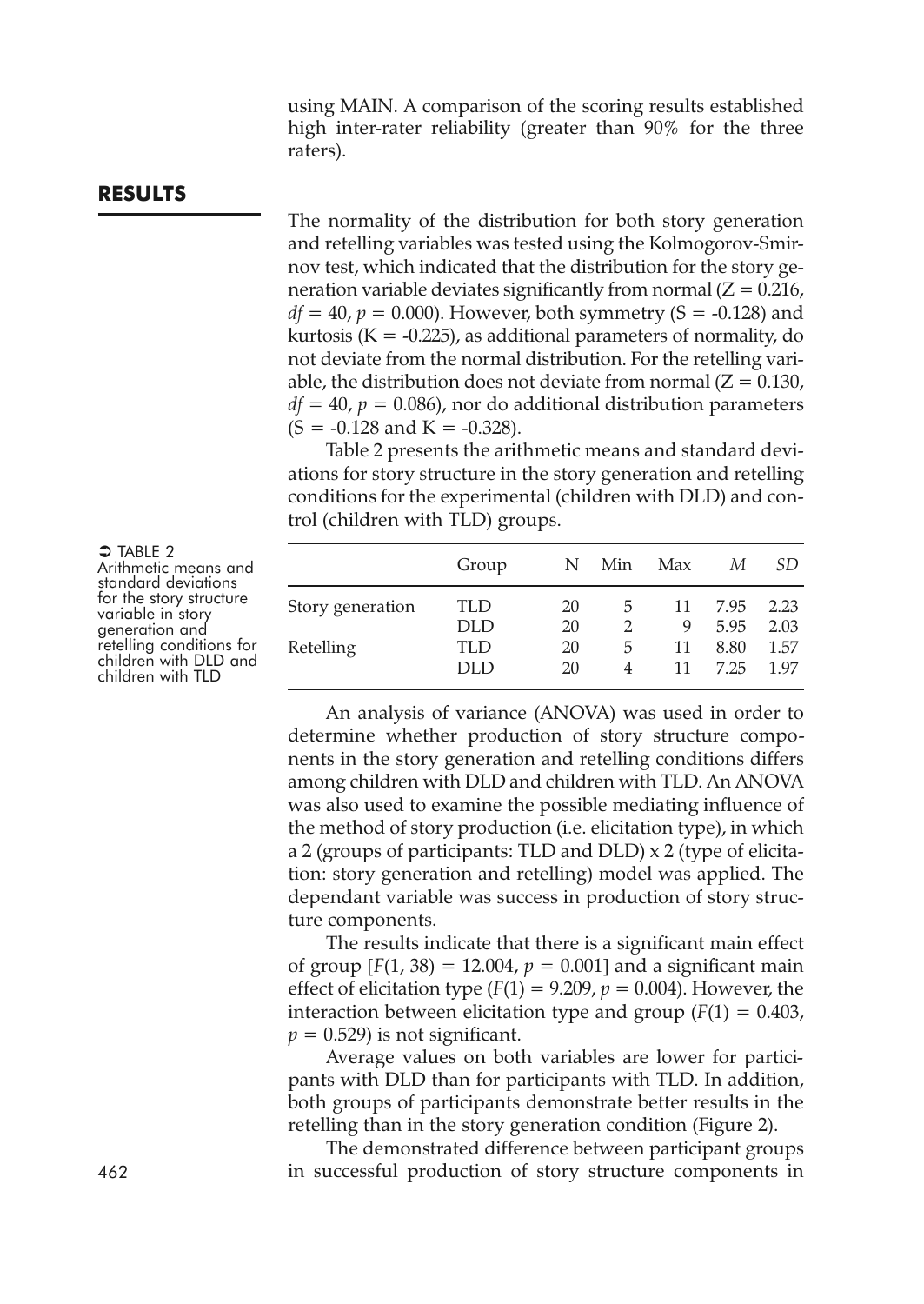KUVAČ KRALJEVIĆ, J., HRŽICA, G., VDOVIĆ GORUP, I.: A COMPARATIVE...

both conditions indicates the need for an analysis of the particular components of story structure. In Figure 3, it is evident that, in comparison to children with DLD, children with TLD more frequently mark the story situation in both conditions and more frequently mark all components of an episode in story generation and, in retelling, all components except reaction.



## **DISCUSSION**

Currently available empirical data from studies in other languages examining narrative competence among children with DLD (Fey et al., 2004; Schneider et al., 2006; Soodla & Kikas, 2010) present contradictory findings concerning children's success in the production of story structure components in comparison to their peers with TLD. The present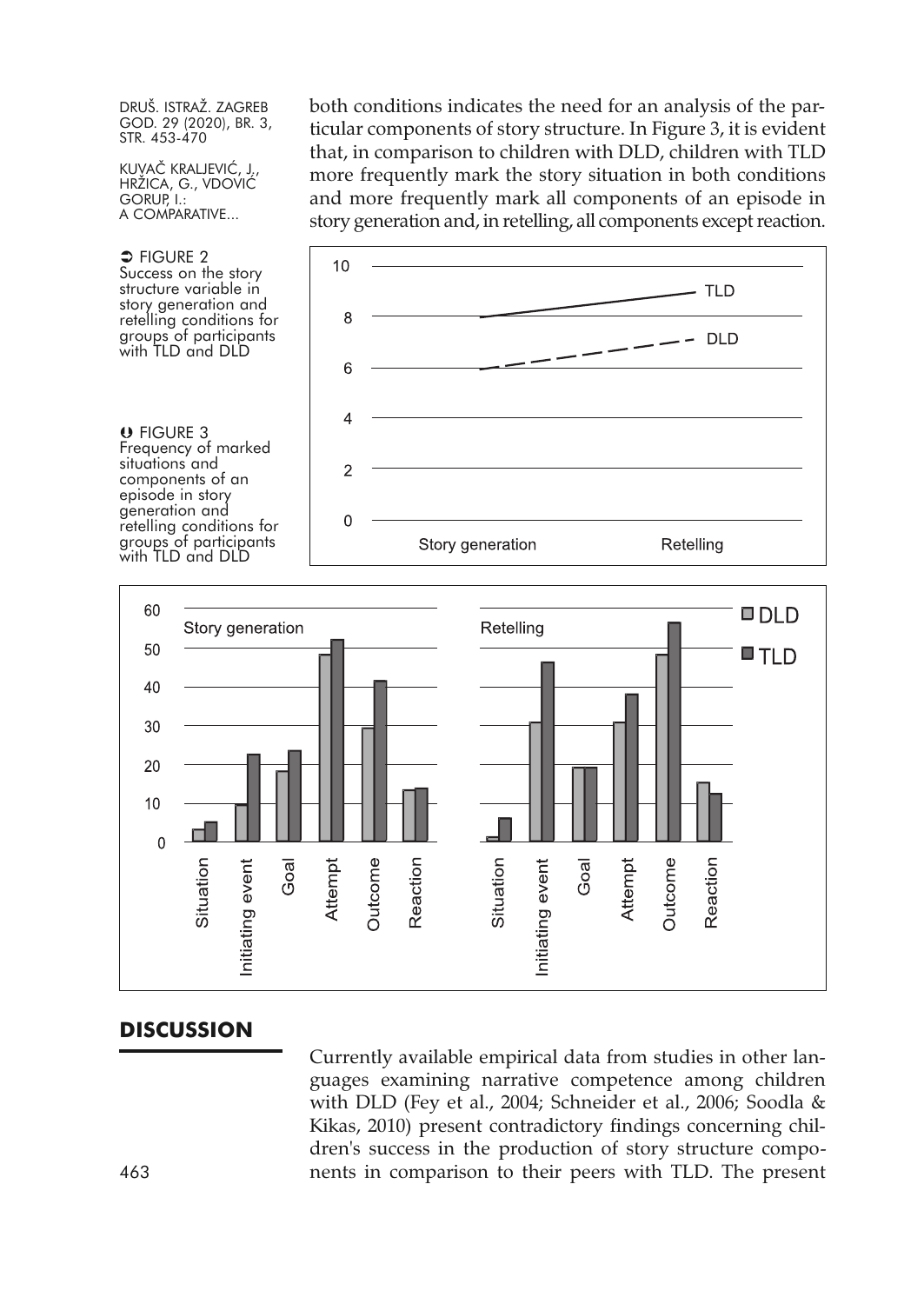KUVAČ KRALJEVIĆ, J., HRŽICA, G., VDOVIĆ GORUP, I.: A COMPARATIVE...

study compared the narrative performance of a group of children with DLD and children with TLD. In order to elicit narratives in two modes – story generation and retelling – and to analyse narratives on a macrostructure level, the *Multilingual Assessment Instrument for Narratives – MAIN* (Gagarina et al., 2012, 2015) was used. The Croatian version of MAIN represents the first objective tool for assessing narrative ability in the Croatian language (Hržica & Kuvač Kraljević, 2012). In light of this contradictory evidence and prompted by the availability of the Croatian version of MAIN, the aim of this study was to determine whether these two groups of participants – children with DLD and children with TLD – differ in their ability to structure a story in two elicited conditions – story generation and retelling.

Consistent with our predictions, an analysis of variance demonstrated differences between the two examined groups, where children with TLD outperformed children with DLD in the production of story structure components in both conditions. However, this analysis also indicated that the type of elicitation had an effect on the success of narrative performance. Both groups produced more story structure components in the retelling condition than in the story generation condition.

A more in-depth analysis of story structure, indicated that, in the retelling condition, children with TLD more frequently marked all parts of the story (except reaction) than children with DLD. From a developmental point of view, children can produce structured stories with the basic components of an episode (goal-attempt-outcome) from around five years of age. Of course, the number of marked story components and the complexity of the story increase with age and with regard to the number of marked episodes (Trabasso  $\&$ Nickels, 1992). According to To, Stokes, Cheung, and T'sou (2010), this growth is greatest between the ages five and six, while Schneider at al. (2006) demonstrate that a ceiling effect emerges in marking goal, attempt and reaction at around seven years of age. While this does not mark the end to the development of story structuring skill (Berman & Slobin, 1994; To et al., 2010), it is expected that children are able to mark the situation, an initiating event, a goal and all attempts and consequences (i.e. outcome) in the year prior to entering school and in the first grade. Current evidence suggests that children with TLD progress more quickly in this developmental pattern of narrative competence than children with DLD.

As is evident in Figure 3, children with TLD more frequently marked all parts of the story in the story generation 464 condition and, with the exception of the reaction component,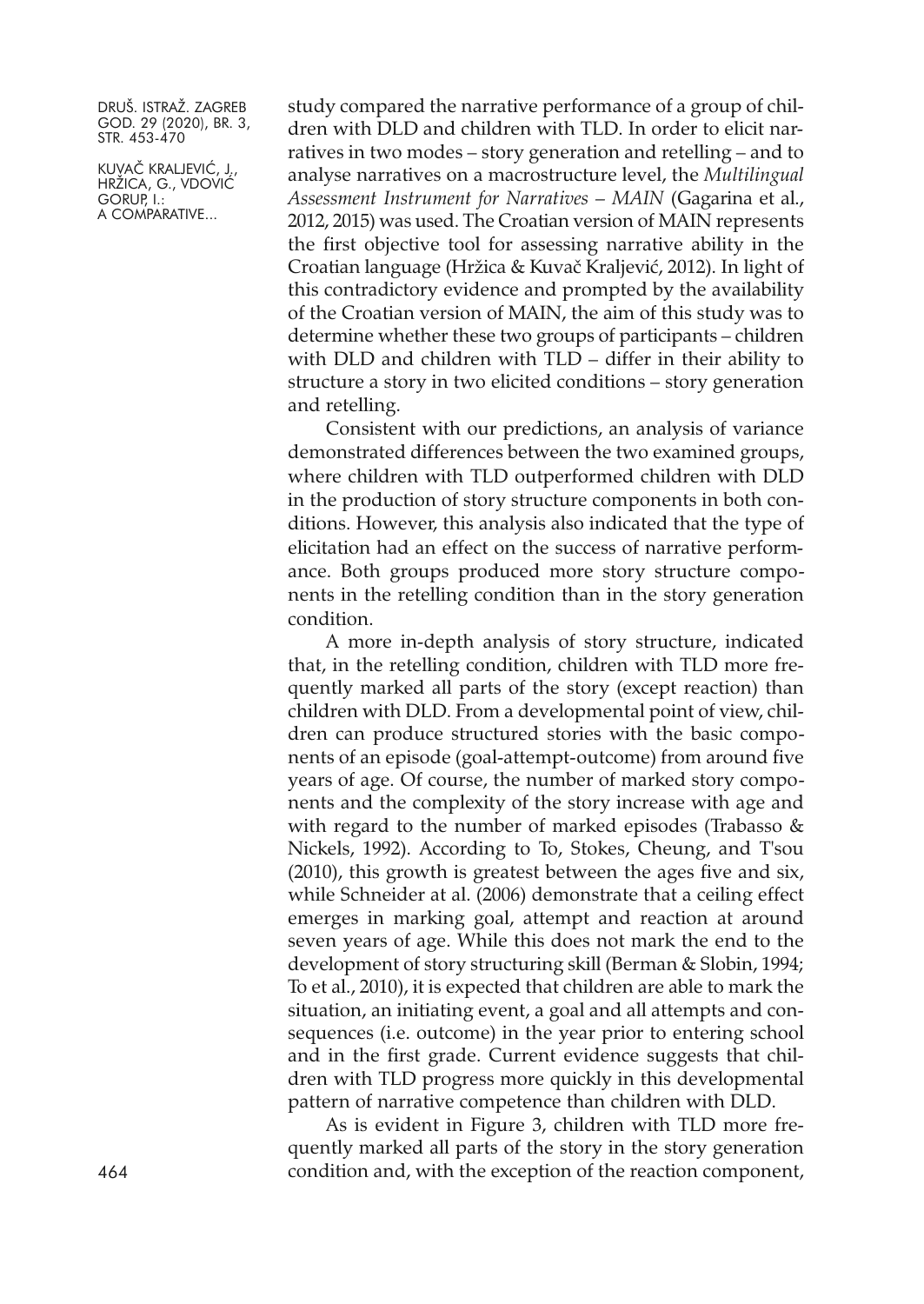KUVAČ KRALJEVIĆ, J., HRŽICA, G., VDOVIĆ GORUP, I.: A COMPARATIVE...

in the retelling condition. It is interesting that reaction, representing the part of the episode that relates to the expression of the feelings and attitudes of the story characters regarding the outcome, was the only component that children with DLD marked more frequently. According to several studies examining the emotional development of children with DLD, this group of children exhibits a lower level of empathy and emotional regulation than their peers with TLD (Fujiki, Brinton, & Clarke, 2002). However, this data was collected using various assessment scales completed by teachers observing children with DLD in a classroom environment and in different social relationships with other peers.

With regard to elicitation type, both groups of participants marked the initiating event and outcome (i.e. the problem and problem solution in a story) more frequently in retelling than in story generation. These two components of an episode are also those in which the difference between the two examined groups was most evident. Specifically, children with TLD more often marked the initiating event relating to the problem of the story (around 40% compared to 15% among children with DLD) and the outcome (77% compared to 51%). These border components are key parts to the story that determine the episode as a key storytelling component. A story produced without mention of these components of the episode is merely a description of the events depicted on the presented picture without any clear framework of the story episode as a structured unit.

Both groups of participants marked the story outcome in the story generation condition with high frequency. Here, children placed the greatest emphasis on the attempt, suggesting that they were more inclined to describe events that lead to solving the problem of the story instead of the problem itself (62% of children with TLD and 85% of children with DLD did not mark the problem, or initiating event, of the story). In contrast, most children in both groups marked the outcome in the retelling condition, which might be interpreted as the influence of the presented model of the story. This influence, depicted in Figure 3, prompted a similar tendency for more frequent marking of the initiating event and outcome, representing key boundaries of the story episode, in both groups.

The analysis demonstrated that the influence of story production method (i.e. type of elicitation) is significant, where both groups were more successful in the retelling task. Although visual elicitation decreases processing demands and facilitates the process of recalling information (McConnell, 2011), it is evident that both groups of children benefit more 465 from a combined visual-audio elicitation. This was evident in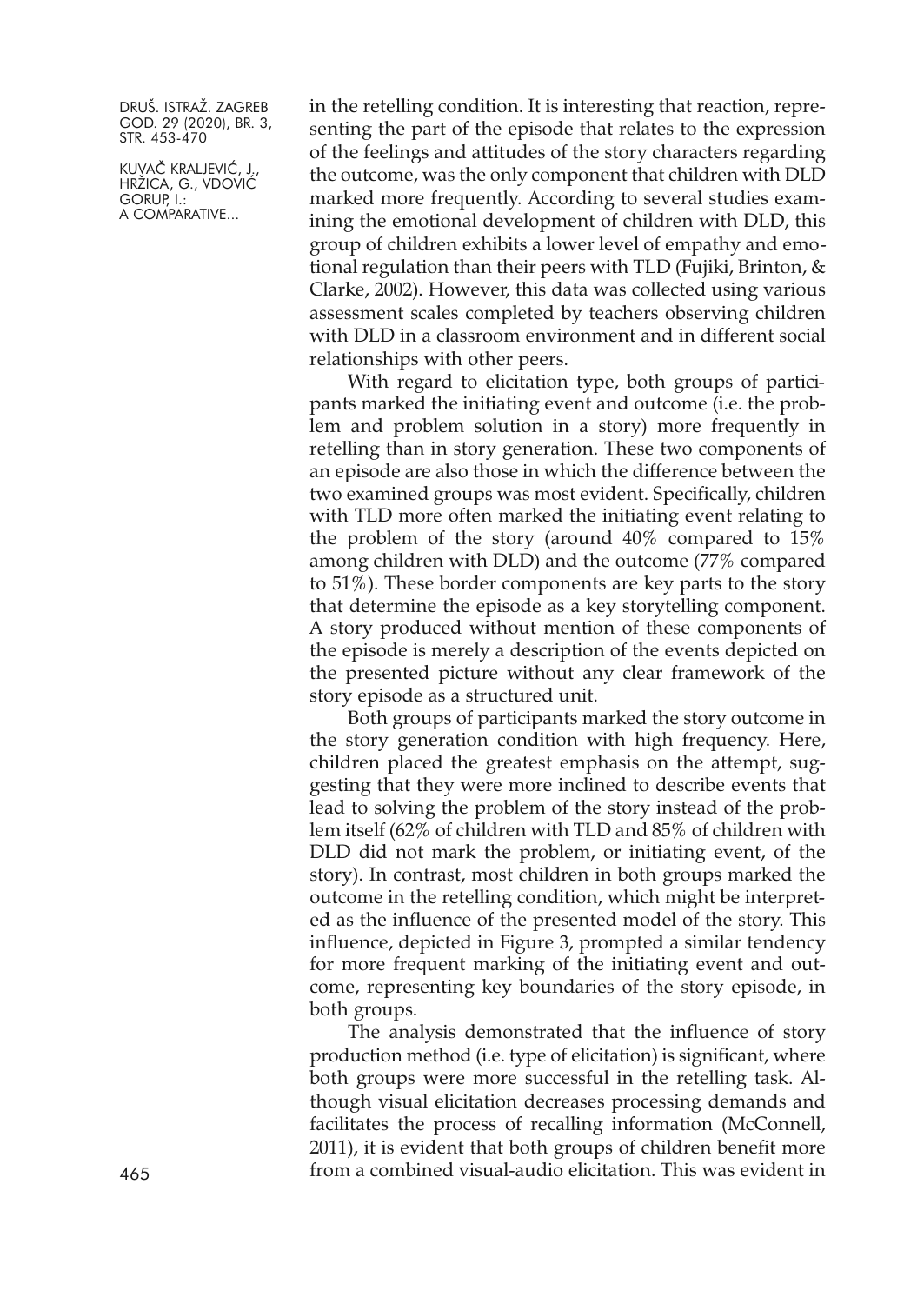KUVAČ KRALJEVIĆ, J., HRŽICA, G., VDOVIĆ GORUP, I.: A COMPARATIVE...

a study conducted by Schneider and Dubé (2005), who concluded that preschool children with TLD benefit more from multi-sensory elicitation during retelling in comparison to older children with TLD. Furthermore, despite evidence for the constraints in processing theory (Montgomery, Magimairaj, & Finney, 2010), which argues that the non-functionality of working memory is the underlying cause of DLD, children with DLD appear to be more successful in memorising language material with accurate temporal sequencing using visual-audio support than during independent storytelling, in which they rely exclusively on their own language knowledge. This supports the premise that the core difficulties of children with DLD are exclusively linguistic in nature, despite the scientifically and clinically recorded weaknesses in mechanisms that support language processing ability, such as working memory. Furthermore, because storytelling requires the simultaneous correspondence of story structure and use of appropriate language skills, it appears to represent a more demanding task for both groups of children. Similar conclusions were drawn by Colozzo, Gillam, Wood, Schnell, and Johnston (2011), who identified two storytelling patterns through micro- and macro-level analysis of storytelling among children with DLD: one pattern in which content is precisely and thoroughly explained structurally, but contains numerous language errors and a second pattern in which content is short and concise and language elements are precise and with fewer errors.

Taken together, the above-mentioned findings indicate that, while TLD children outperformed children with DLD on both narrative skill tasks, the difference between these two groups is more pronounced in the story generation condition. As such, it can be concluded that story generation, a narrative ability that relies on the narrator's own linguistic competence without exposure to a prior model, is a more demanding skill for children with DLD as well as for TLD children.

This study, based on multi-year planning, development and revision to the complete system for examining and assessing narrative competences, demonstrates that MAIN can differentiate between groups of children with DLD on a macrostructural level. Namely, the use of this tool demonstrates that children with DLD are less successful in story generation and retelling tasks than their peers with TLD. More specifically, the stories produced by children with DLD are shorter and can be generally assessed as more modest in that they lack important structural components, such as the problem of the story. A story generation method based on the visual 466 modality alone and where the participant's final performance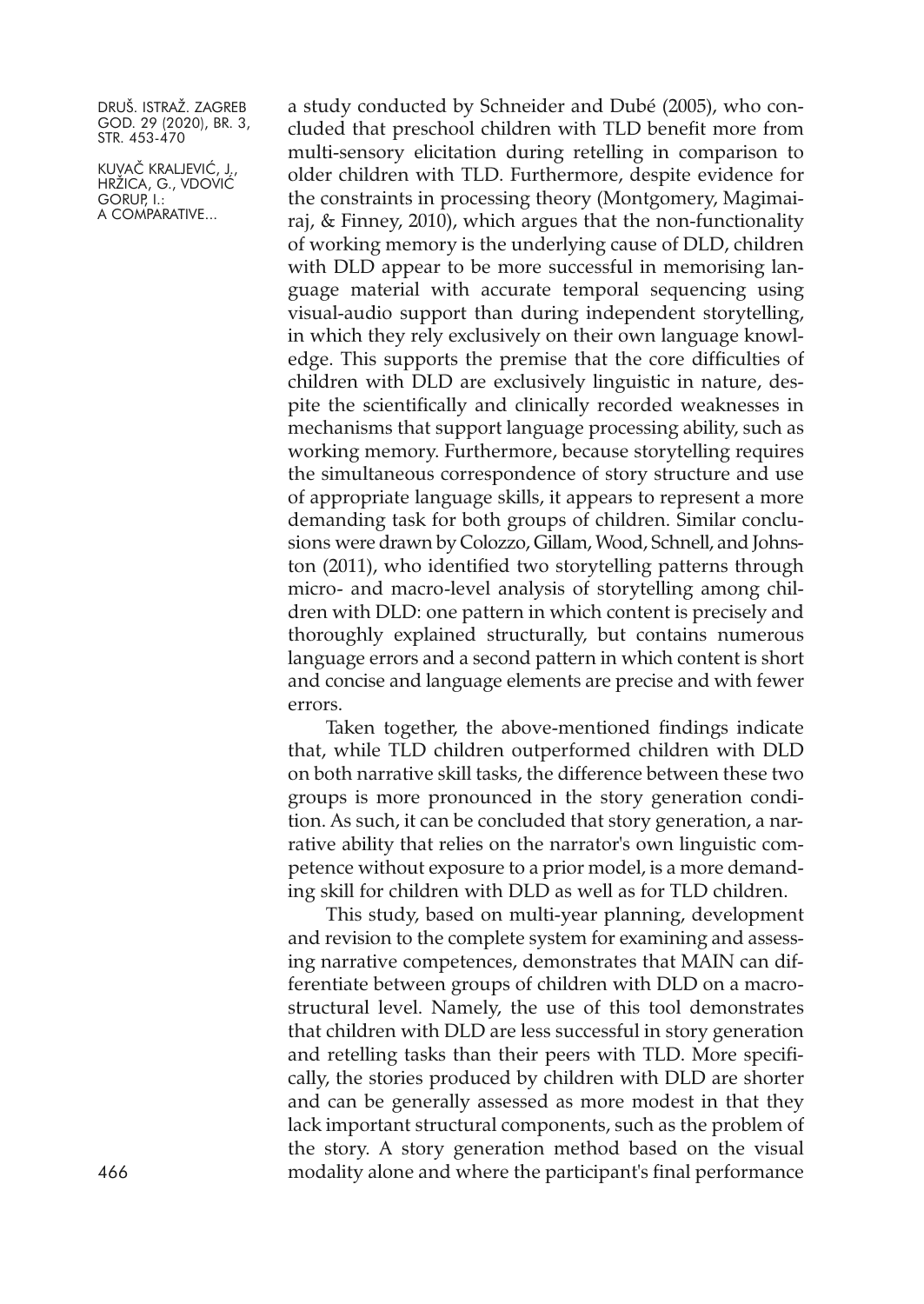KUVAČ KRALJEVIĆ, J., HRŽICA, G., VDOVIĆ GORUP, I.: A COMPARATIVE...

relies exclusively on his/her own language knowledge and temporal-spatial organisation of story content is especially demanding for preschool- and school-aged children. This complexity is additionally problematic for children with DLD, who typically experience difficulties in language processing. On the other hand, retelling is a measure that not only reflects the fact that children with DLD are capable of organising a story on a structural level despite their modest language knowledge, but also that this capability continues to gradually develop after the age of five, although not as quickly as for children with TLD. As such, this framework should be taken into account for encouraging story production in both educational and clinical contexts.

## **REFERENCES**

American Psychiatric Association (2014). *Dijagnostički i statistički priručnik za duševne poremećaje* [Diagnostic and statistical manual of mental disorders]. Zagreb: Naklada Slap.

Berman, R. A., & Slobin, D. I. (1994). *Relating events in narrative: A cross- -linguistic developmental study*. Hillsdale, NJ: L. Erlbaum.

Boerma, T., Leseman, P., Timmermeister, M., Wijnen, F., & Blom, E. (2016). Narrative abilities of monolingual and bilingual children with and without language impairment: Implications for clinical practice. *International Journal of Language & Communication Disorders, 51*(6), 626–638. <https://doi.org/10.1111/1460-6984.12234>

Botting, N. (2002). Narrative as a tool for the assessment of linguistic and pragmatic impairments. *Child Language Teaching and Therapy, 18*(1), 1–21. <https://doi.org/10.1191/0265659002ct224oa>

Colozzo, P., Gillam, R. B., Wood, M., Schnell, R., & Johnston, J. (2011). Content and form in the narratives of children with specific language impairment. *Journal of Speech, Language, and Hearing Research, 54*(6), 1609–1627. [https://doi.org/10.1044/1092-4388\(2011/10-0247\)](https://doi.org/10.1044/1092-4388(2011/10-0247))

Curenton, S. M., & Justice, L. M. (2004). African American and Caucasian preschoolers' use of decontextualized language: Literate language features in oral narratives. *Language, Speech, and Hearing Servicesin Schools, 35*(3), 240–253. [https://doi.org/10.1044/0161-1461\(2004/023\)](https://doi.org/10.1044/0161-1461(2004/023))

Doyles, P. J., McNeil, M. R., Spencer, K. A., Goda, A. J., Cottrell, K., & Lustig, A. P. (1998). The effects of concurrent picture presentations on retelling of orally presented stories by adults with aphasia. *Aphasiology, 12*(7-8), 561–574. <https://doi.org/10.1080/02687039808249558>

Fey, M. E., Catts, H. W., Proctor-Williams, K., Tomblin, B. J., & Zhang, X. (2004) Oral and written story composition skills of children with language impairment. *Journal of Speech, Language, and Hearing Research, 47*(6), 1301–1318. [https://doi.org/10.1044/1092-4388\(2004/098\)](https://doi.org/10.1044/1092-4388(2004/098))

Fujiki, M., Brinton, B., & Clarke, D. (2002). Emotion regulation in children with specific language impairment. *Language, Speech, and Hearing Services in Schools, 33*(2), 102–111. [https://doi.org/10.1044/0161-](https://doi.org/10.1044/0161-1461(2002/008)) 467 [1461\(2002/008\)](https://doi.org/10.1044/0161-1461(2002/008))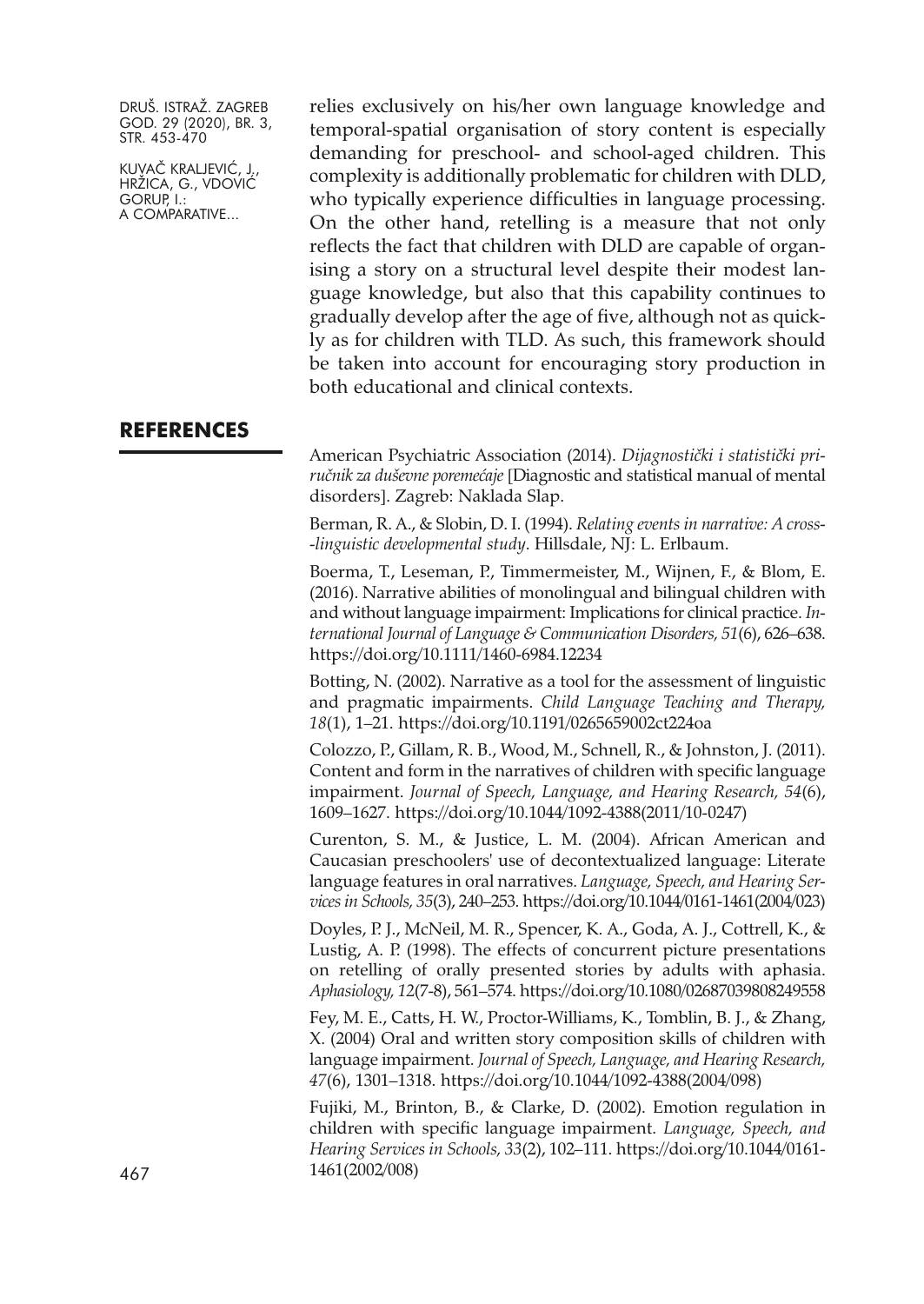KUVAČ KRALJEVIĆ, J., HRŽICA, G., VDOVIĆ GORUP, I.: A COMPARATIVE...

Gagarina, N., Klop, D., Kunnari, S., Tantele, K., Välimaa, T., Balčiūnienė, I., Bohnacker, U., & Walters, J. (2012). *Multilingual Assessment Instrument for Narratives* (MAIN). ZAS Papers in Linguistics, 56. Berlin: ZAS.

Gagarina, N., Klop, D., Kunnari, S., Tantele, K., Välimaa, T., Balčiūnienė, I., Bohnacker, U., & Walters, J. (2015). Assessment of narrative abilities in bilingual children. In S. Armon-Lotem, J. de Jong, & N. Meir (Eds.), *Assessing multilingual children* (pp. 243–276). Bristol: Multilingual Matters. <https://doi.org/10.21832/9781783093137-011>

Gardner-Neblett, N., Pungello, E. P., & Iruka, I. U. (2012). Oral narrative skills: Implications for the reading development of African American children. *Child Development Perspectives, 6*(3), 218–224. <https://doi.org/10.1111/j.1750-8606.2011.00225.x>

Hržica, G., & Kuvač Kraljević, J. (2012). *MAIN – hrvatska inačica: Višejezični instrument za ispitivanje pripovijedanja* [*MAIN – Croatian version: Multilingual Assessment Instrument for Narratives*]. ZAS Papers in Linguistics, 56. Berlin: ZAS.

Liles, B. (1993). Narrative discourse in children with language disorders and children with normal language: A critical review of the literature. *Journal of Speech and Hearing Research, 36*(5), 868–882. [https://](https://doi.org/10.1044/jshr.3605.868) [doi.org/10.1044/jshr.3605.868](https://doi.org/10.1044/jshr.3605.868)

MacWhinney, B. (2000). *The CHILDES project: Tools for analysing talk*. New Jersey: Lawrence Erlbaum Associates.

McConnell, G. E. (2011). *Story presentation effects on the narratives of preschool children from low and middle socioeconomic homes*. (PhD dissertation). University of Kansas, Lawrence. Available at [https://kuscholar](https://kuscholarworks.ku.edu/bitstream/handle/1808/8169/McConnell_ku_0099D_11594_DATA_1.pdf;sequence=1)[works.ku.edu/bitstream/handle/1808/8169/McConnell\\_ku\\_0099D\\_11](https://kuscholarworks.ku.edu/bitstream/handle/1808/8169/McConnell_ku_0099D_11594_DATA_1.pdf;sequence=1) 594 DATA 1.pdf;sequence=1

Montgomery, J. W., Magimairaj, B. M., & Finney, M. C. (2010). Working memory and specific language impairment: An update on the relation and perspectives on assessment and treatment. *American Journal of Speech and Language Pathology, 19*(1), 78–94. [https://doi.org/](https://doi.org/10.1044/1058-0360(2009/09-0028)) [10.1044/1058-0360\(2009/09-0028\)](https://doi.org/10.1044/1058-0360(2009/09-0028))

Paul, R. (2007). *Language disorders from infancy through adolescence: Assessment & intervention*. Philadelphia: Mosby Incorporated.

Pellegrini, A. D. (1985). Relations between preschool children's symbolic play and literate behaviors. In L. Galda & A. D. Pellegrini (Eds.), Play, language and stories: *The development of children's literate behavior* (pp. 79–97). Norwood, NJ: Ablex.

Schneider, P., & Dubé, R. V. (2005). Story presentation effects on children's retell content. *American Journal of Speech-Language Pathology, 14*(1), 52–60. [https://doi.org/10.1044/1058-0360\(2005/007\)](https://doi.org/10.1044/1058-0360(2005/007))

Schneider P., Hayward, D., & Dubé, R. (2006). Storytelling from pictures using the Edmonton Narrative Norms Instrument. Canadian *Journal of Speech-Language Pathology and Audiology, 30*(4), 224–238.

Soodla, P., & Kikas, E. (2010). Macrostructure in the narratives of Estonian children with typical development and language impairment. *Journal of Speech, Language, and Hearing Research, 53*(5), 1321–1333. 468 [https://doi.org/10.1044/1092-4388\(2010/08-0113\)](https://doi.org/10.1044/1092-4388(2010/08-0113))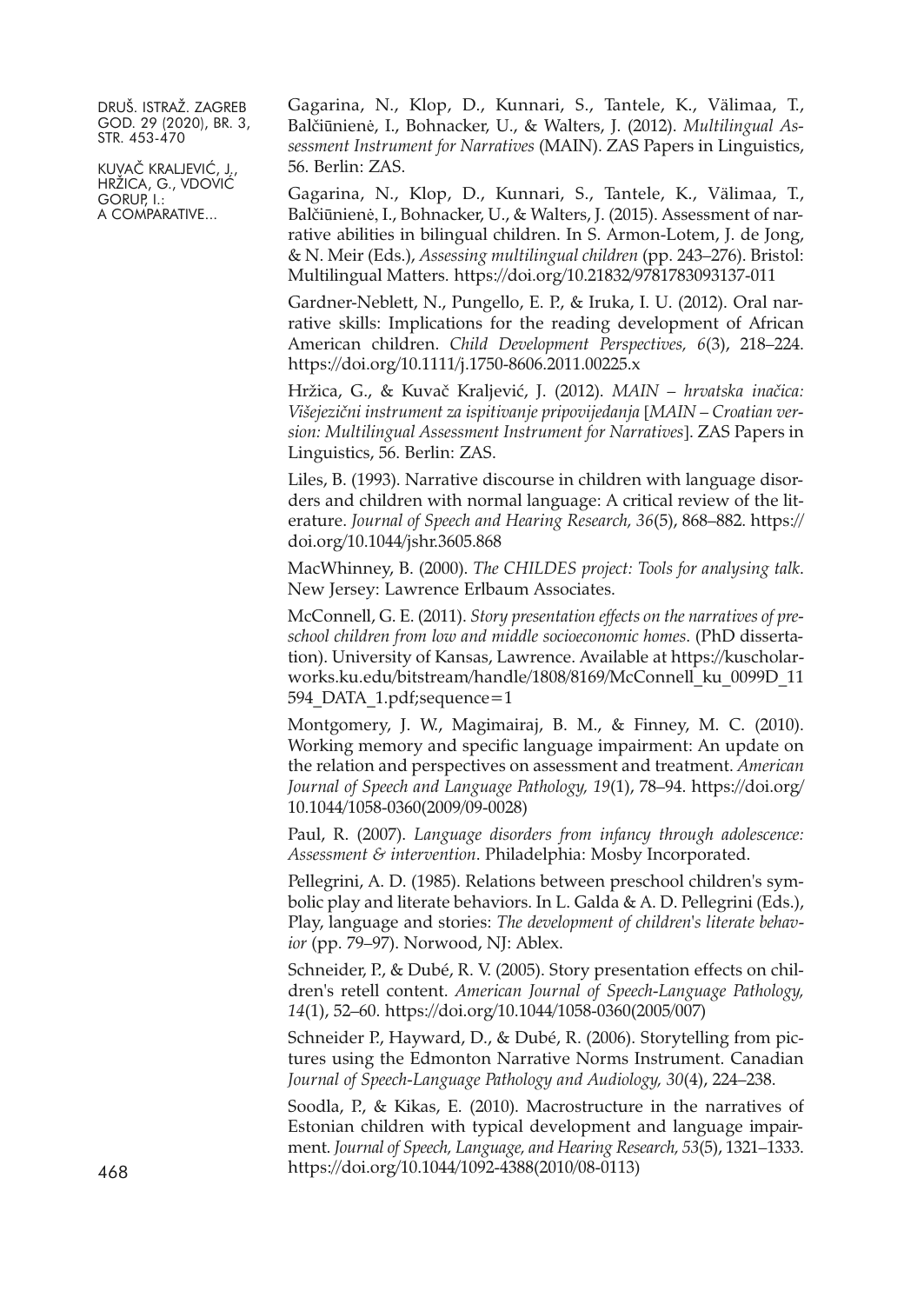KUVAČ KRALJEVIĆ, J., HRŽICA, G., VDOVIĆ GORUP, I.: A COMPARATIVE...

Stein, N. L., & Glenn, C. (1979). An analysis of story comprehension in elementary school children. In R. O. Freedle (Ed.), *New directions in discourse processing* (pp. 53–120). Norwood, NJ: Ablex.

Stockman, I. J. (1996). The promises and pitfalls of language sample analysis as an assessment tool forlinguistic minority children. *Language, Speech, and Hearing Services in Schools, 27*(4), 355–366. [https://doi.org/](https://doi.org/10.1044/0161-1461.2704.355) [10.1044/0161-1461.2704.355](https://doi.org/10.1044/0161-1461.2704.355)

To, C. K. S., Stokes, S. F., Cheung H. T., & T'sou, B. K. Y. (2010). Narrative assessment of Cantonese-speaking children. *Journal of Speech, Language, and Hearing Research, 53*(3), 648–669. [https://doi.org/10.](https://doi.org/10.1044/1092-4388(2009/08-0039)) [1044/1092-4388\(2009/08-0039\)](https://doi.org/10.1044/1092-4388(2009/08-0039))

Tomblin, B. T., Records, N. L., Buckwalter, P., Zhang, X., Smith, E., & O'Brien, M. (1997). Prevalence of specific language impairment in kindergarten children. *Journal of Speech, Language, and Hearing Research, 40*(6), 1245–1260. <https://doi.org/10.1044/jslhr.4006.1245>

Trabasso, T., & Nickels, M. (1992). The development of goal plans of action in the narration of a picture story. *Discourse Processes, 15*(3), 249–275. <https://doi.org/10.1080/01638539209544812>

Tsimpli, I. M., Peristeri, E., & Andreou, M. (2016). Narrative production in monolingual and bilingual children with specific language impairment. *Applied Psycholinguistics, 37*(1), 195–216. [https://doi.org/](https://doi.org/10.1017/S0142716415000478) [10.1017/S0142716415000478](https://doi.org/10.1017/S0142716415000478)

van der Lely, H. (1997). Narrative discourse in grammatical specific language impaired children: A modular language deficit? *Journal of Child Language, 24*(1), 221–256. <https://doi.org/10.1017/S0305000996002966>

Westerveld, M. F. (2007). *Examining the relationship between oral narrative ability and reading comprehension in children with mixed reading disability*. (Unpublished PhD thesis). University of Canterbury, Christchurch, New Zealand.

Wetherell, D., Botting, N., & Conti-Ramsden, G. (2007). Narrative in adolescent specific language impairment (SLI): A comparison with peers across two different narrative genres. *International Journal of Language & Communication Disorders, 42*(5), 583–605. [https://doi.org/](https://doi.org/10.1080/13682820601056228) [10.1080/13682820601056228](https://doi.org/10.1080/13682820601056228)